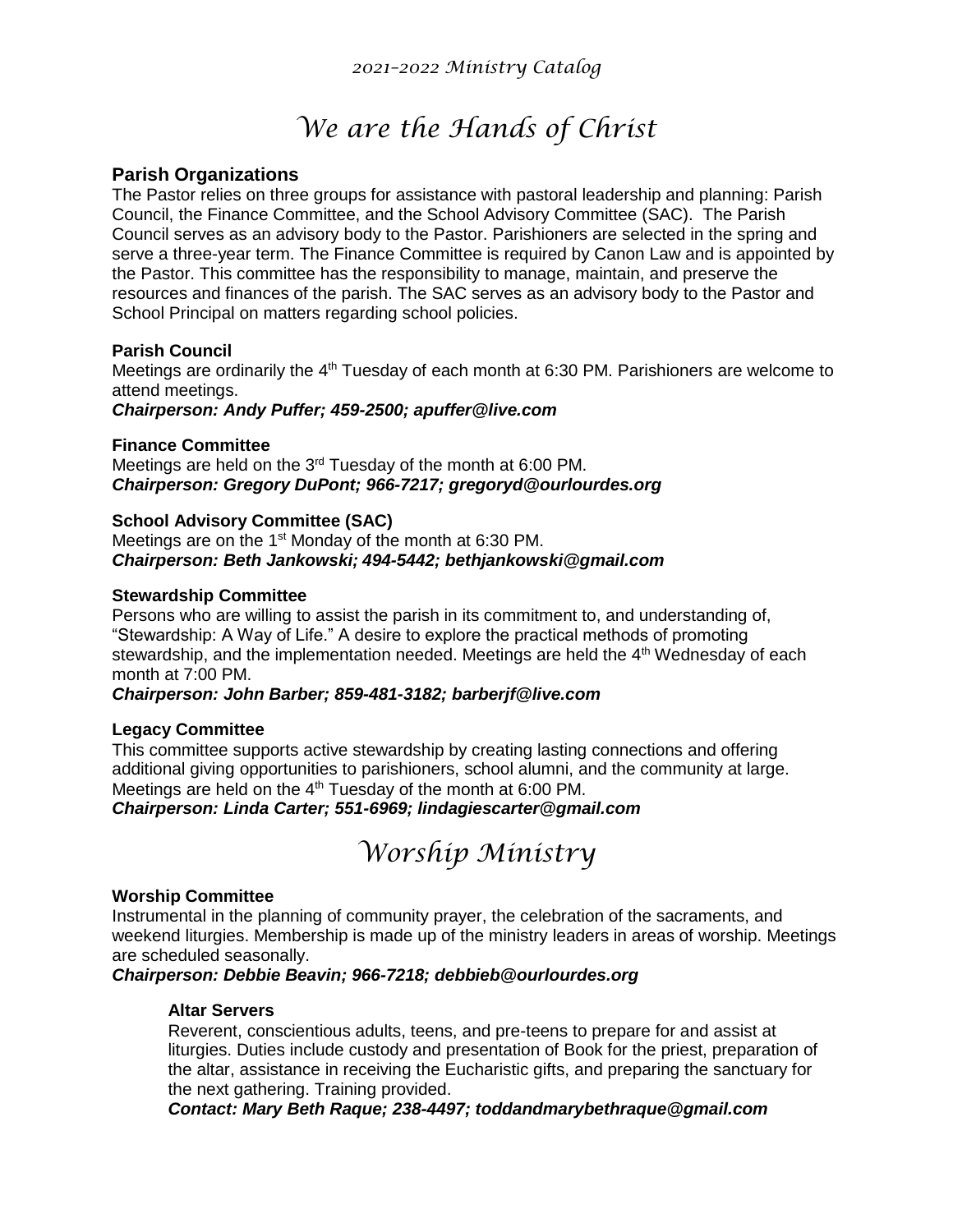## **Art and Environment**

This committee is responsible for the decorating of the church. Duties include the planning and coordinating of banners, candles, vestments, plants, flowers, etc. for the current cycle of the liturgical year. Time required is based on the season. *Contact: Jane Sibler; 897-7533; [janesibler@twc.com](mailto:janesibler@twc.com)*

# **Choral Groups, Musicians, Cantors** *Chairperson: Debbie Beavin, 966-7218; [debbieb@ourlourdes.org](mailto:debbieb@ourlourdes.org)*

#### **Adult Choir**

Rehearsals are on Wednesday evenings at 7:00 PM. This is a wonderful stewardship opportunity for those experienced in choral singing or those interested in learning. There is a spirit of camaraderie in the choir with all members united through music, the ministry, and service to the parish and to God. If you love to sing…join the choir! High school age and up.

#### **Resurrection Choir**

This special choir ministers only at funerals and memorial masses. This is a nice opportunity for retired persons or a stay-at-home parent to share their choral ministry in a special way, as funerals are typically at 10:00 AM or 12:00 noon. The choir is notified as quickly as possible when a funeral is scheduled. Participation is based on your availability. All are welcome!

#### **Cantors**

The ministry of cantors has been revived as a result of Vatican II with the emphasis on increased participation of the assembly in the singing and prayer of the liturgy. Additionally, the responsorial psalms, written to be sung, have reached greater prominence in the Liturgy of the Word. Cantors are charged with the responsibility of proclaiming the psalms and gospel acclamation as well as leading and encouraging the assembly to participate more fully in the liturgical celebration. Cantors are encouraged to meet for a short rehearsal at 6:00 PM on Wednesday and be at church 45 minutes before their scheduled mass.

#### **Instrumentalists**

Individuals can share their talents through Music Ministry. Opportunities exist for instrumental music at weekend liturgies on a regular basis, and other liturgies where special music is required. If you play an instrument, contact Sarah to discuss.

#### **Church Garment Laundering**

Persons who are willing to check priest vestments and server albs and launder as needed. *Contact: Sarah Smith; 893-5429*

## **Church Linens**

Persons who are willing to launder altar cloths and purificators on a rotating basis, usually about once a month.

# *Contact: Mary Ann LaFollette; 893-9655*

# **Cross Bearer**

Persons to carry the processional cross at the entrance and recessional processions for weekend liturgies. Assignment rotates according to the number of people involved. *Contact: Maryhill Mundt; 893-3586; [jmundt5@gmail.com](mailto:jmundt5@gmail.com)*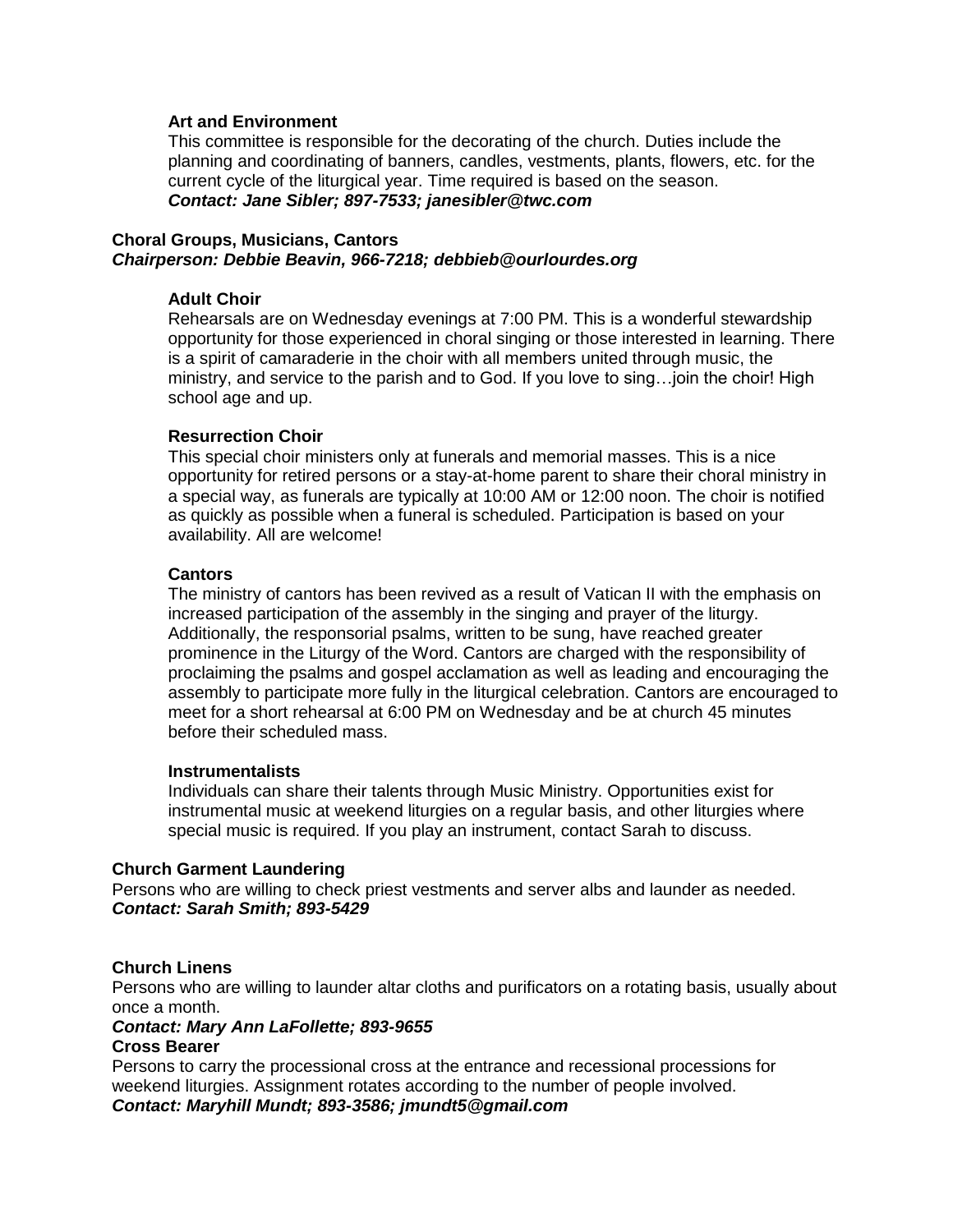# **Communion Minister (Church)**

These ministers distribute the Body and Blood of Christ during Mass. Archdiocesan training required, as well as training provided by the parish. *Contact: Nancy Sparrow; 594-4211; [nancyjsparrow@gmail.com](mailto:nancyjsparrow@gmail.com)*

## **Communion Minister (Homebound)**

Ministers take Communion to persons weekly and spend some time visiting. Training provided. *Contact: George Brinkhaus; 896-4014*

# **Communion Minister (Hospital)**

Ministers rotate taking Communion to Baptist Health patients. Three ministers are assigned each day. Training provided. Ministers usually serve twice a month in the mornings. *Contact: Nancy Sparrow; 594-4211; [nancyjsparrow@gmail.com](mailto:nancyjsparrow@gmail.com)*

## **Communion Minister (Nursing Home)**

Conduct Communion services and/or distribute Communion weekly to residents at four neighborhood nursing homes and assisted living facilities. Responsibilities may include helping to transport residents to and from prayer services. Training provided. *Contact: George Brinkhaus; 896-4014*

## **Funeral Ministry**

**Planning & Liturgy** *Debbie Beavin; 966-7218; debbieb@ourlourdes.org Gregory DuPont; 966-7217; [gregoryd@ourlourdes.org](mailto:gregoryd@ourlourdes.org)*

**Bereavement Meal Teams** *Parish Office; 896-0241*

# **Prayer Vigil Team**

Attends and participates at the vigil to support family and represent parish *Contact: George Brinkhaus; 896-4014*

## **Gift Bearers**

Anyone interested in presenting the gifts during mass should see the sacristan for that mass. This is a great way for families to serve together.

## **God's Housekeepers**

Individuals who are willing to help with cleaning the sanctuary and cry room; vacuuming and spot-cleaning pew cushions, dusting, and the cleaning of brass items within the church. *Contact: Katie Downey; 558-3491; [kbddjd@hotmail.com](mailto:kbddjd@hotmail.com)*

## **Homebound Ministry**

Compassionate persons to regularly visit parish members who are homebound. Time required is flexible, as visitation is done approximately every two weeks. *Contact: Kathy Paper; [kathypr@icloud.com](mailto:kathypr@icloud.com)*

## **Hospitality Ministers**

Outgoing persons who greet those arriving to worship and other liturgical celebrations. Duties include greeting people, caring for individual needs, seating people, collection of the offerings, distribution of the bulletins, and straightening the pews after mass. Time required: approximately 40 minutes on assigned week (20 minutes before and after mass). Training provided. *Contact: Bruce Carter; 724-5266; [bruce.carter87@gmail.com](mailto:bruce.carter87@gmail.com)*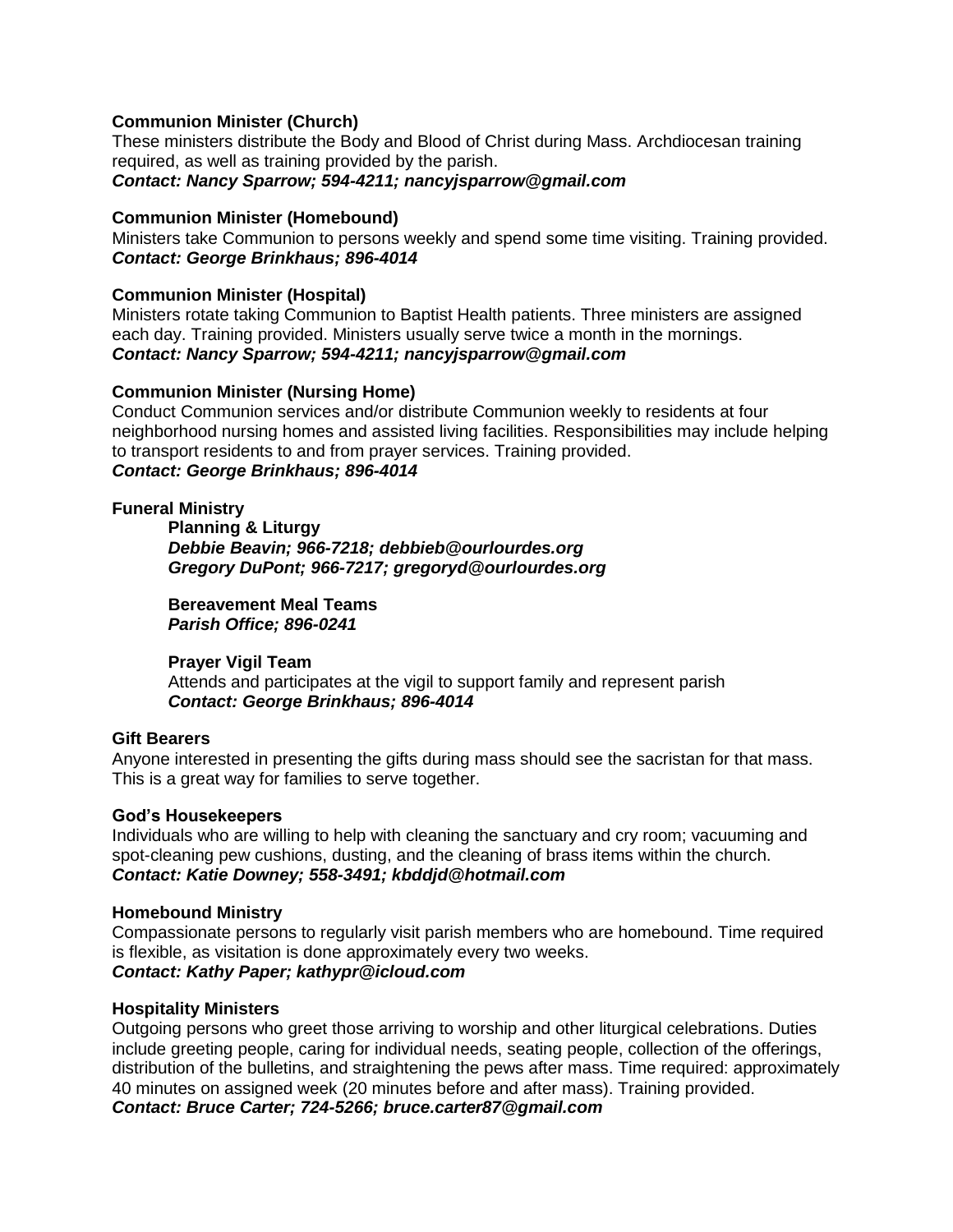# **Lectors**

Adults and youth can proclaim the Word of God! Training is required, as is some rehearsal to learn timing and to acquire vocal and enunciation skills needed to proclaim with reverence. Workbooks and training are provided.

*Contact: Linda Carter; 551-6969; [lindagiescarter@gmail.com](mailto:lindagiescarter@gmail.com)*

# **Sacristan (Mass Coordinator)**

This position requires a calm determination and attention to detail. Along with preparing the bread and wine, vessels, and elements needed for mass, the sacristan also ensures that all liturgical ministers who have been scheduled are in attendance. An important aspect of this position is finding replacements from the gathered assembly to fill vacancies when required. *Contact: Peggy Helm; 718-1770; [pahelm2016@gmail.com](mailto:pahelm2016@gmail.com)*

# **Super Greeters**

Extending a handshake, offering a bright smile, a cheerful greeting, and warm hospitality is the first act of ministry at worship! It requires outgoing, friendly persons to help people feel welcome as we gather for Eucharist and other liturgical celebrations. Duties include greeting people and handing out programs as needed. Arrive 20 minutes before liturgy. *Contact: Walt McKeever; 458-1919; valter52@twc.com*

# **Weekday Liturgical Ministers:**

**Lectors** Proclaim the Word of God **Communion Ministers** Distribute the Body and Blood of Christ *Chairperson: Debbie Beavin; 966-7218; debbieb@ourlourdes.org*

# *Faith Formation Ministry*

# **Adult Faith Formation Team**

Anyone interested in ongoing formation and education for adults. The committee usually meets four times each year and helps to plan and develop adult faith formation offerings. The Parish Mission is also part of this committee's responsibility.

## *Contact: Doug Wolz; 966-7215; [dougw@ourlourdes.org](mailto:dougw@ourlourdes.org)*

## **Faith Club**

This Archdiocesan faith group is designed to foster the social and catechetical needs of adults with mild mental disabilities. The Our Lady of Lourdes Club meets on the 3<sup>rd</sup> Monday of each month, September through June.

## *Contact: Autumn Geraghty; 618-1028; [autumn.geraghty@jefferson.kyschools.us](mailto:autumn.geraghty@jefferson.kyschools.us)*

# **Marriage Preparation Sponsor Couples**

Sponsor couples are needed to meet with a small number of engaged couples in their home for four sessions as part of this parish-based marriage preparation program. This is a wonderful opportunity for both spiritual and marital growth.

#### *Contact: Bart & Lori Bushong; 897-6576; lsbushong@twc.com* **RCIA Adult Team (Rite of Christian Initiation of Adults)**

Facilitate small group discussions that help participants to deepen their knowledge and awareness of God in their lives by presenting material on different topics. Team meetings are approximately every six weeks. Time requires: RCIA meets weekly but team members rotate responsibilities with two months on and four months off between rotations

*Contact: Doug Wolz; 966-7215; dougw@ourlourdes.org*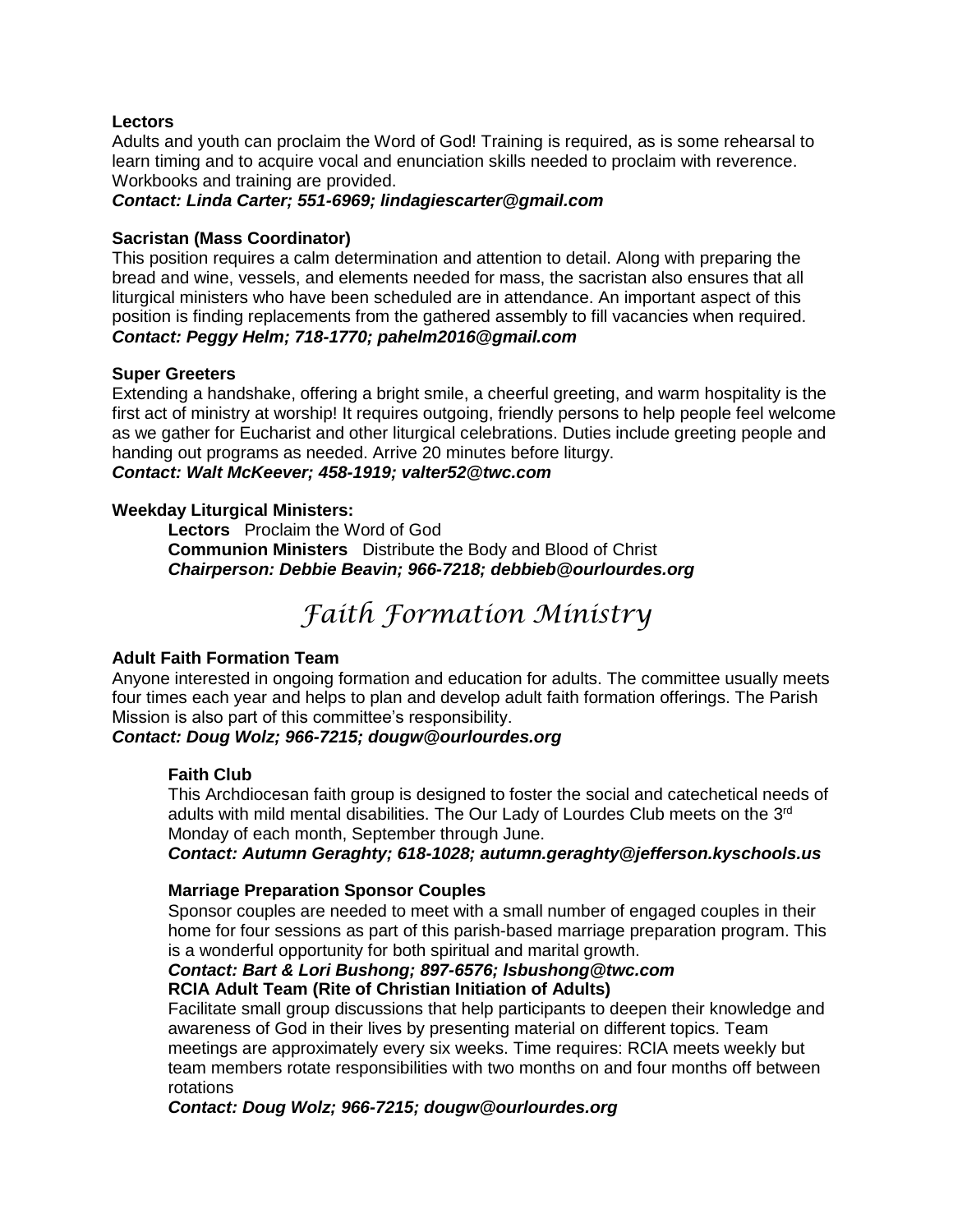# **MOMS – Ministry of Mothers Sharing**

Seeks a group coordinator for each of the following: Fall – outreach project Spring – Fun & social Summer – fire department spray picnic *Chairperson: Lori Speicher; 554-6128; lorivspeicher@gmail.com*

### **RCIA Children's Team**

This opportunity is for school-aged children can participate in the process of full initiation into the Catholic community. Usually offered on Sunday mornings, twice a month, beginning in September and continues through May. Catechists and aids needed. *Contact: Doug Wolz; 966-7215; [dougw@ourlourdes.org](mailto:dougw@ourlourdes.org)*

## **RCIA Sponsor**

A supportive person who is willing to share his/her faith and time with inquirers interested in joining the Catholic Church. Time required: meet with the group on Wednesdays each week and presence at the Rite of Acceptance, Rite of Election, some Sundays, and Easter Vigil.

## *Contact: Doug Wolz; 966-7215; [dougw@ourlourdes.org](mailto:dougw@ourlourdes.org)*

## **Small Group Facilitators**

Each fall and during Lent the option is available to participate in a small group. Facilitators are needed to provide leadership for each group. Materials are often, but not only, chosen by the group. Training is provided as needed. *Contact: Doug Wolz; 966-7215; [dougw@ourlourdes.org](mailto:dougw@ourlourdes.org)*

## **Children's Faith Formation Team**

Anyone interested in ongoing formation and education for children in our parish. The committee meets and helps to plan and improve our faith formation offerings for children. *Contact: Jennifer Stratman; 996-5342; [jennifers@ourlourdes.org](mailto:jennifers@ourlourdes.org)*

## **Baptism Preparation Leaders**

Individuals or couples work to prepare families for the sacrament of Baptism. Training provided. Time required: one or two baptisms per year, which includes preparation session, rehearsal, and actual baptism.

*Contact: Jennifer Stratman; 996-5342; [jennifers@ourlourdes.org](mailto:jennifers@ourlourdes.org)*

## **Children's Liturgy of the Word Leaders (11:30 AM Mass)**

These individuals share bible stories suitably adapted to grades K–2. Offers children the opportunity to understand the gospel message and participate in the celebration at their own age level. Materials and training provided. Archdiocesan Safe Environment and background check required.

*Contact: Jennifer Stratman; 996-5342; [jennifers@ourlourdes.org](mailto:jennifers@ourlourdes.org)*

## **Children's Ministry LAMBS (***Living As My Bible Says***)**

Offered for preschool-age children at 11:30 AM mass from September to May. Story and crafts. Last the entire time of mass; children are picked up after mass is over. Materials and training provided. Archdiocesan Safe Environment and background check required. *Contact: Ashley Cronin; 379-1410; ashcro678@yahoo.com*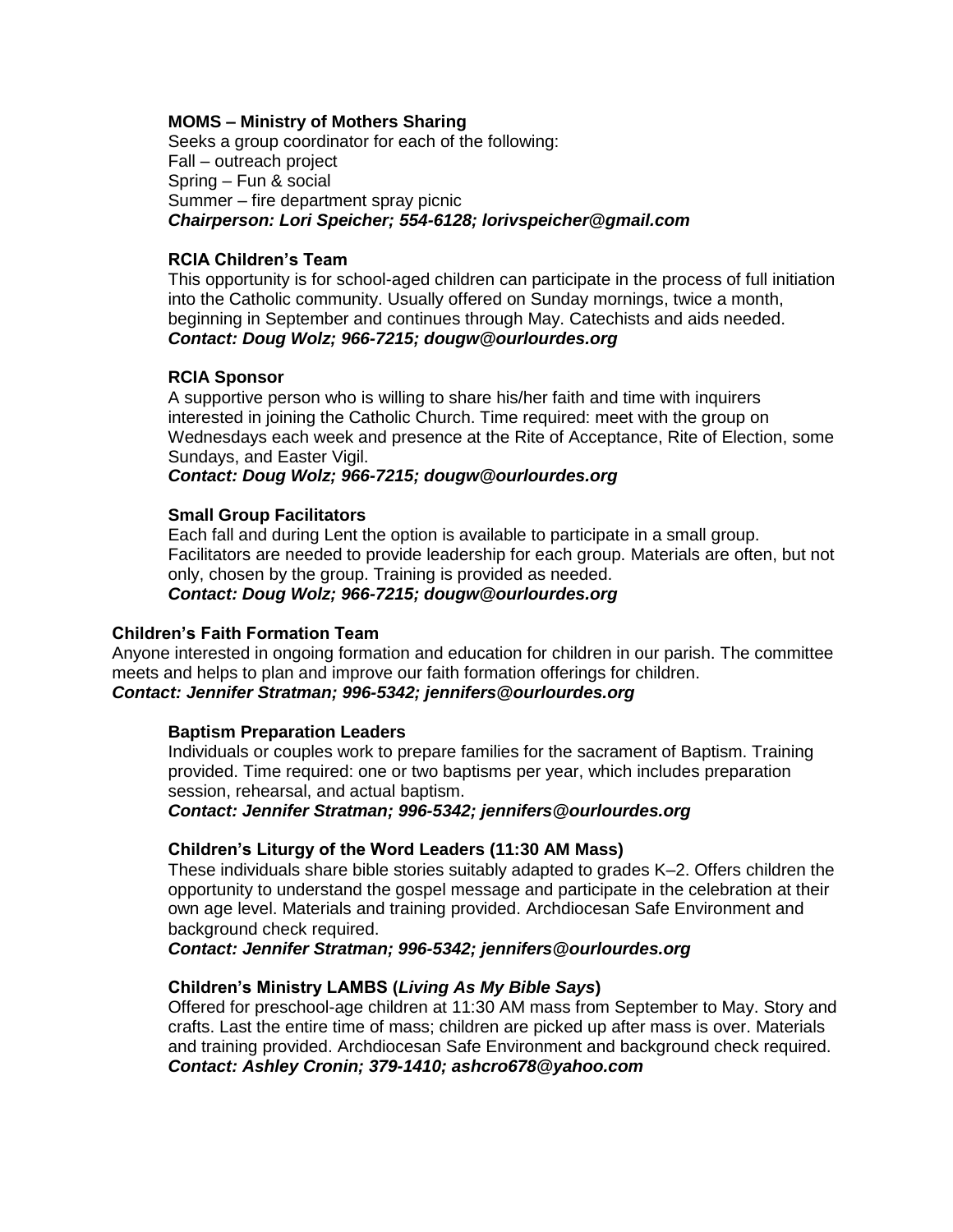**Religious Education (Catechists, Assistants, Sacrament Preparation Teachers)** Men and women (generally age 16 or older) who are energetic and interested in passing our Catholic faith on to the next generation. RE is offered on Sundays, 10:00–11:15 AM, September to April. A small stipend is given. Catechist duties include: weekly class preparation and 1 hour, 15 minutes teaching. Curriculum is provided. Also opportunities for helping RE Director coordinate speakers, outreach projects, social activities, and social justice awareness.

# *Contact: Jennifer Stratman; 966-5342; [jennifers@ourlourdes.org](mailto:jennifers@ourlourdes.org)* **Vacation Bible School**

Men and women (generally 13 years and older) willing to share faith through crafts, music, games, scripture, and prayer for children ages 4 years old through rising  $5<sup>th</sup>$ grade. Usually held the  $3<sup>rd</sup>$  week of June, 9:00 AM-12:00 PM. Curriculum provided. Coordinators and assistants also needed in various capacities. Part-time help also welcome. We will match your talents with our needs. Preparation begins in January. *Contact: Jennifer Stratman; 966-5342; [jennifers@ourlourdes.org](mailto:jennifers@ourlourdes.org)*

# *Youth Ministry*

# **Youth Ministry**

Adults over age 21 are needed to journey with, and well as pray with and for, the junior high and high school age youth of our parish. All adults (18+) who work with youth must have completed the Archdiocesan Safe Environment Training and have a current background check on file with the Parish Office.

# *Contact: Parish Office; 896-0241*

# **Adult Mentor/Chaperone**

Help organize and chaperone youth activities and gatherings throughout the year.

# **Confirmation Team**

Teams of two adults lead groups of six to eight youth who are preparing for the sacrament of Confirmation. Materials and preparation are provided.

## **Core Team**

This is a team of 3 to 4 adults to assist in carrying out the vision of Youth Ministry; this is a 2-year commitment.

## **Junior High**

Comprehensive social, spiritual, and outreach programming according to the *Renewing the Vision* USCCB document for  $7<sup>th</sup>$  &  $8<sup>th</sup>$  grade youth offered throughout the year.

## **Mission Trip**

Youth Ministry coordinates these trips with Catholic Heart Work camp and Hand in Hand Ministries to spend a week working on the most needed projects around the community. Parents and adults are always needed to join us as participating chaperones. Adults who attend must have completed the Archdiocesan Safe Environment Training, have a current background check, and must be willing to model faith for our youth.

# **Retreats**

This is a special way to get away from our daily routine, have an opportunity to celebrate our faith, and learn new ways to pray. Retreats are held in the fall and spring.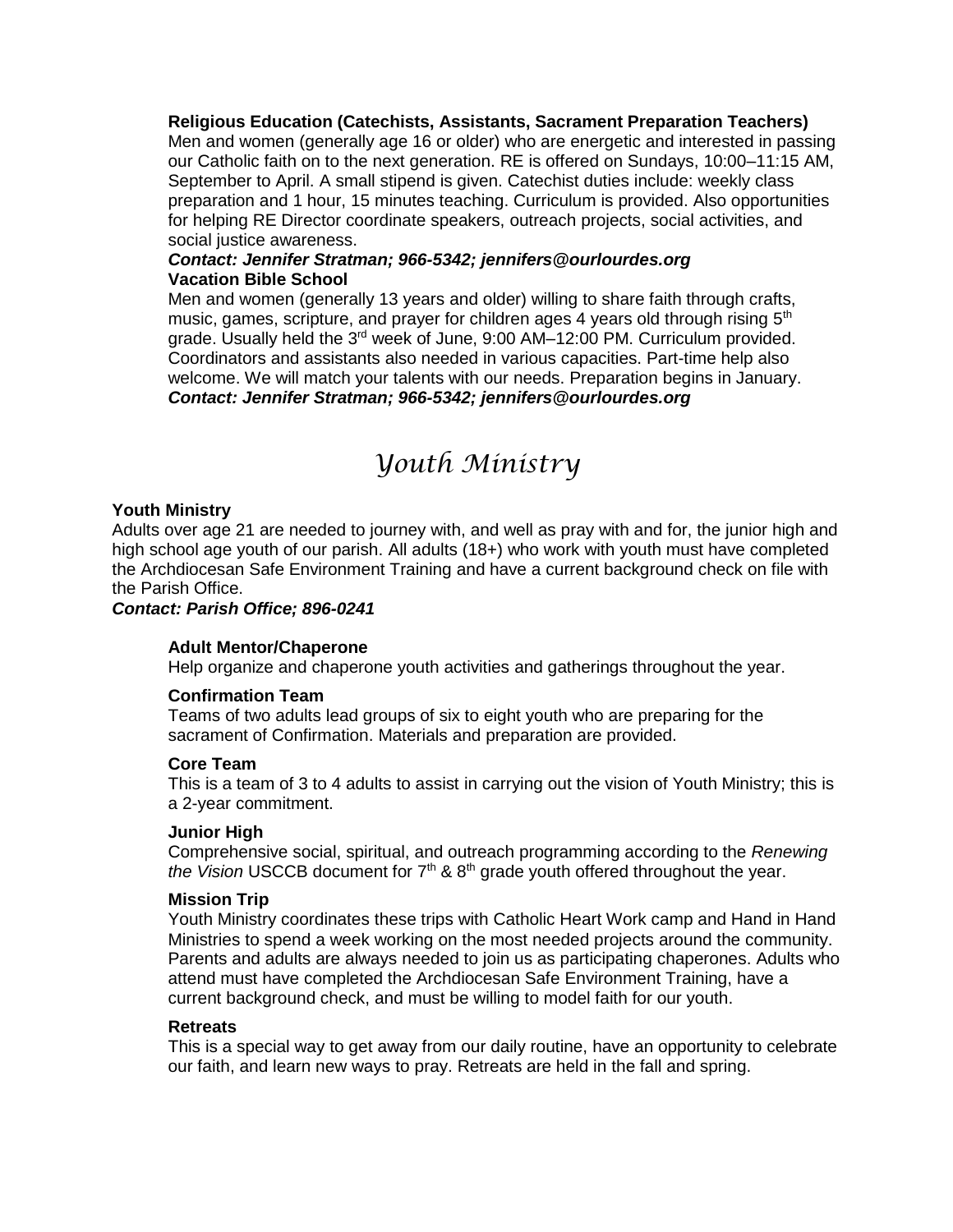# **Senior High**

Comprehensive social, spiritual, and outreach programming according to the *Renewing the Vision* USCCB document for all high school age youth offered year round.

# **Scout Leaders**

Adults needed to serve as leaders, assistant leaders, and merit badge counselors. **Cub Scouts**

**Boy Scouts Andy Puffer; 459-2500; [apuffer@live.com](mailto:apuffer@live.com) Girl Scouts Ann Russo; 895-7956; [annkrusso@att.net](mailto:annkrusso@att.net)**

*Parish School Ministry*

# **Parish School Ministry**

Parishioners needed to assist in the school library, art class, computer class, cafeteria, and other areas.

*Contact: Jeff Beavin; 895-5122; [jeffb@ourlourdes.org](mailto:jeffb@ourlourdes.org)*

# **Parent Teacher Organization–PTO**

Provides support and service to our Parish School and operates as a committee of the school. They sponsor events and activities to build community. School parents are automatic members of the PTO and are encouraged to get involved.

*Chairperson: Sarah Stahl; 963-8005; [sarah.s.stahl@gmail.com](mailto:sarah.s.stahl@gmail.com) Chairperson: Jessie Thornton; 859-948-4200; [graciejess@msn.com](mailto:graciejess@msn.com)*

# *Outreach Ministry*

# *Director of Community Outreach: Marie Pierce; [mariep@ourlourdes.org;](mailto:mariep@ourlourdes.org) 966-7219* **Outreach Committee**

The Outreach Committee is dedicated to strengthening and nurturing our responsibility to serve and assist all of God's people. Meets on the  $1<sup>st</sup>$  Monday of the month at 7:00 PM. *Chairperson: Dirk Gowin; [dirk.gowin@gmail.com](mailto:dirk.gowin@gmail.com)*

# **Threads of Love**

This sewing ministry combines talent, passion, and resources to not only provide clothing and school uniforms to children in need across the world, but also to support the neonatal intensive care unit of the children's hospital and St. Joseph of Arimathea Ministry. Meetings are held on the 3<sup>rd</sup> Thursday of the month at 9:30 AM in the parish center.

*Contact: Mary Jane Miller; 899-3406; [maryjanemiller@twc.com](mailto:maryjanemiller@twc.com) Contact: Sally Farris; 425-3380; [sallykfarris@hotmail.com](mailto:sallykfarris@hotmail.com)*

## **Hand in Hand Ministries**

Lourdes parishioners help Hand in Hand Ministries plant seeds of hope with home repairs and neighborhood cleanups in West Louisville and Appalachia, building homes in Belize, and working with education programs in Nicaragua. The organization offers volunteer opportunities for individuals or groups ranging from one day working locally, to a weekend in Auxier, Kentucky, to a week-long immersion trip to centers in Belize and Nicaragua. Join us as we lend a hand and change a life!

*Contact: Debbie Parker; [dcurtinparker@icloud.com](mailto:dcurtinparker@icloud.com)*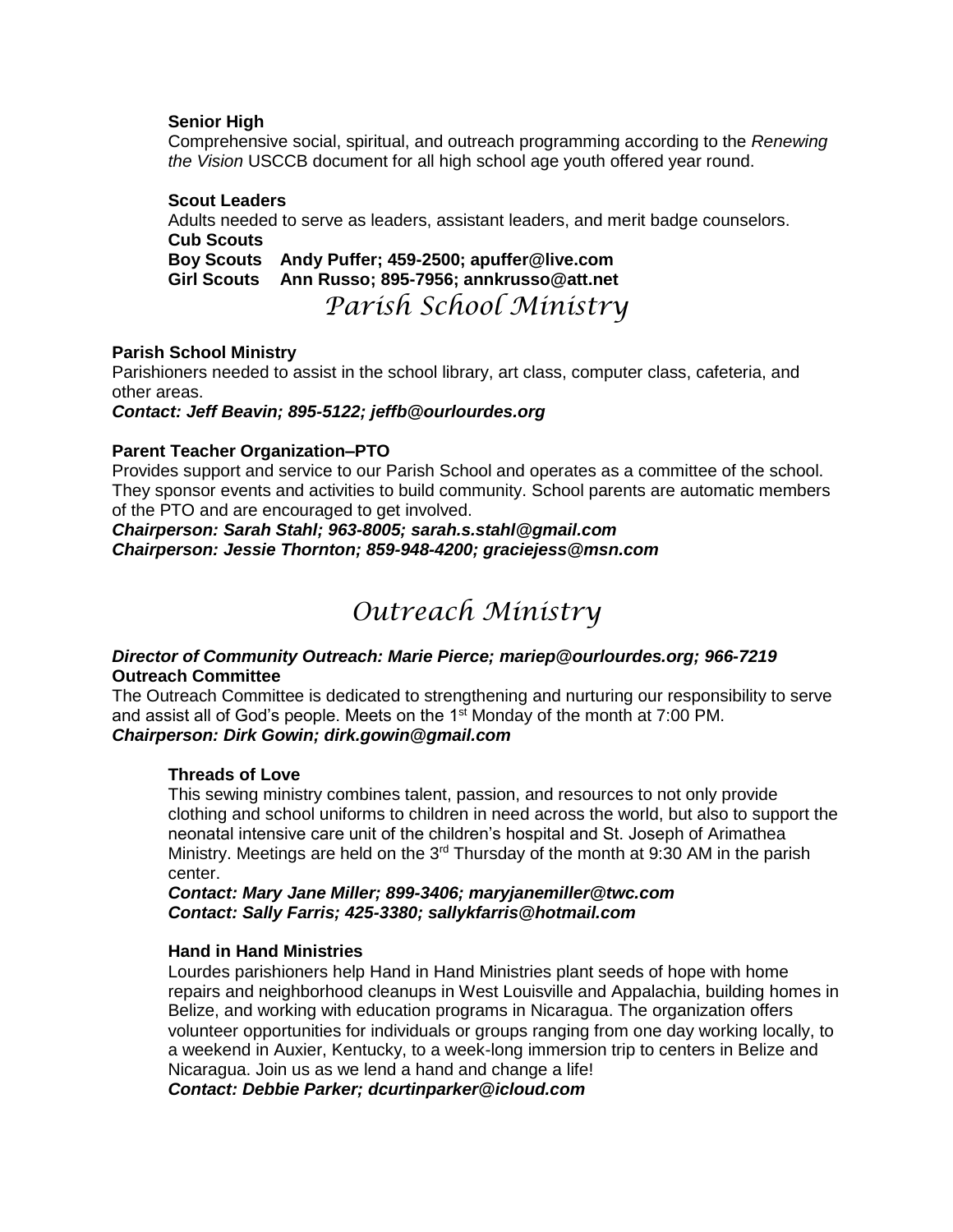# **Hand in Hand Panera Pick-up**

Individuals volunteer one day a month to take the left over baked goods from the Panera in The Springs and deliver to Wayside Christian Mission. Subs are also needed. *Contact: Jan Bloemer; 897-1412; [bloemerl@bellsouth.net](mailto:bloemerl@bellsouth.net)*

# **Human Trafficking**

This ministry is an on-going effort to combat human trafficking by providing education, time, and/or resources to facilitate the rehabilitation of victims.

# *Contact: Christine Kesler; [kesler3613@gmail.com](mailto:kesler3613@gmail.com)*

# **Knights of Columbus, Ave Maria Council 15931**

Established in April of 2014, this council is part of the national organization of 1.8 million Catholic men 18 years of age or older. Business meetings are on the  $2<sup>nd</sup>$  Monday of the month at 7:00 PM; social meetings are on the  $4<sup>th</sup>$  Monday of the month at 7:00 PM. *Contact: Grand Knight Kevin Nagel; 494-2976; [jknagel@bellsouth.net](mailto:jknagel@bellsouth.net)*

# **Needy Fund "Call Takers"**

Individuals are needed to work with families that need financial assistance from the parish for rent or utilities; the families must be working with one of the area ministerial associations.

## *Contact: Debbie Parker; [dcurtinparker@icloud.com](mailto:dcurtinparker@icloud.com)*

## **St. MAM Representative**

Individuals serve on the St. Matthews Area Ministries Board of Directors as liaison between the St. Matthews community of churches and Our Lady of Lourdes Parish. Representatives are asked to serve on one of St. MAM's standing committees. *Contact: Steve Yates; 905-7278; [syates@yahoo.com](mailto:syates@yahoo.com)*

## **Soup Kitchen**

Individuals serve meals at St. Vincent de Paul soup kitchen, 5:00-5:30 PM (1<sup>st</sup> & 3<sup>rd</sup>) Saturday,  $2^{nd}$  Sunday,  $3^{rd}$  Monday, and  $4^{th}$  Thursday) and 12:00–12:30 PM ( $3^{rd}$  Sunday). *Contact: Marie Pierce; 893-9022; [mariep@ourlourdes.org](mailto:mariep@ourlourdes.org)*

# **Unbound**

Parishioners are needed to correspond through letters with the children we sponsor through this national organization.

*Contact: Dirk Gowin; [dirk.gowin@gmail.com](mailto:dirk.gowin@gmail.com)*

## **Lourdes Pride**

This ministry seeks to build a bridge with the church and those of the LGBTQ community and their allies.

*Contact: Gregory DuPont; 966-7217; [gregoryd@ourlourdes.org](mailto:gregoryd@ourlourdes.org)*

## **Lenten Giving Program**

Prepare agency requests for items; deliver gifts; and ensure that all requests are filled. Time required: two meetings in February.

# *Chairperson: Katie Furlong; 895-4755; [cmfurlong@aol.com](mailto:cmfurlong@aol.com)*

## **St. Baldrick's (spring – sponsored by Outreach & Boosters)**

This event is held once a year, usually in the spring and is supported by Boosters. All proceeds raised benefit the St. Baldrick's organization which funds research to cure children's cancers. Volunteers are needed for the committee that puts on the event where participants shave their heads or cut their hair for pledges/donations.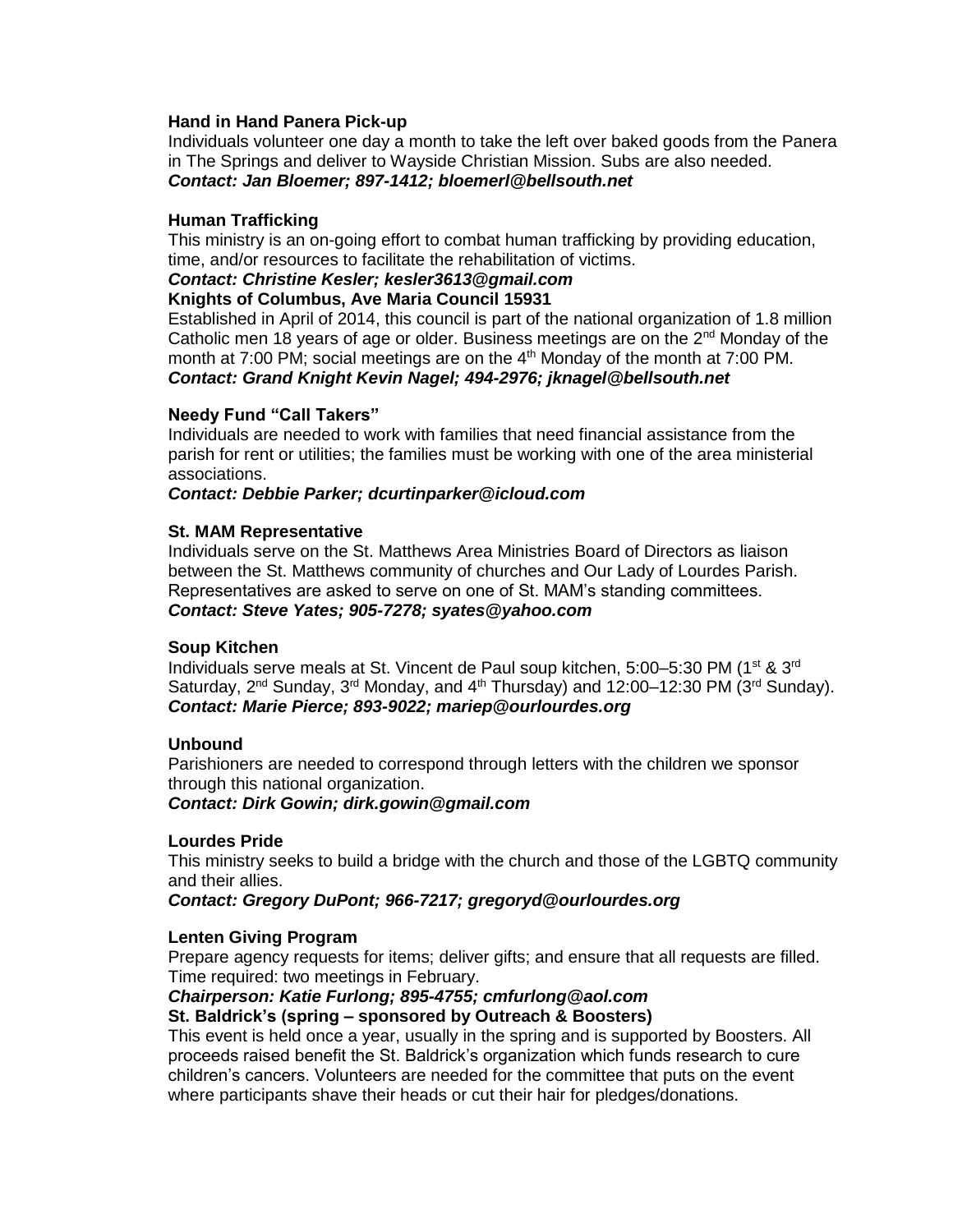# *Chairperson: Tricia Fike; 409-1437; [tricia.fike@rscs.com](mailto:tricia.fike@rscs.com)*

#### **Mother's Day Baby Shower (May – sponsored by Outreach)** Annual collection of diapers and other baby items for Catholic Charities. *Chairperson: Marty Murphy; 552-1925; [mmurphy@yahoo.com](mailto:mmurphy@yahoo.com)*

# **Mother's Day Rose Sale (May – sponsored by Outreach)**

Choose life…with roses! All rose donations support Little Way Pregnancy Resource Center, a non-profit that offers alternatives to abortion to those facing crisis pregnancy.

#### *Contact: Dirk Gowin; dirk.gowin@gmail.com* **Yard Sale (June – sponsored by Outreach)**

Parishioners are encouraged to support this event through the donations of material goods, personal time, or monetary gifting. All proceeds from the sale benefit outside charities. Time required: 4–8 hours during the week prior to the sale and 2–6 hours on the event day.

# *Chairpersons: Kathy Paper, [kathympr@icloud.com;](mailto:kathympr@icloud.com) Mallory Krish, [malloryclifford@me.com;](mailto:malloryclifford@me.com) Amy Senior, [akc088@yahoo.com](mailto:akc088@yahoo.com)*

# **Rosebud Indian Mission Collection (June – sponsored by Outreach)**

Annual collection in June or July for gently used clothing, furniture, and housewares. Items are boxed and loaded onto semi-trailers for delivery to the Rosebud Indian Reservation in South Dakota. Time required: 4–8 hours during the collection week. *Chairperson: Emily Fritz; 649-5384; [efritz@lwcky.com](mailto:efritz@lwcky.com)*

# **Nativity Academy Backpack Collection (July – sponsored by Outreach)**

School supply collection for Nativity Academy at St. Boniface. Nativity is a Catholic preparatory middle school serving inner-city children of academic promise. *Chairperson: Ashley Davenport; 554-6995; [ashleyhdavenport@gmail.com](mailto:ashleyhdavenport@gmail.com)*

## **Thanksgiving Day Collection (November – sponsored by Worship)**

Families and individuals bring requested items to Thanksgiving Day mass. *Chairperson: Josh & Julie McGregor; 895-9483; [jjmcgregor@bellsouth.net](mailto:jjmcgregor@bellsouth.net)*

## **Turkey Collection for Little Sisters of the Poor**

Turkeys are collected in the parish parking lot during the weekend prior to Thanksgiving. *Chairperson: Marie Pierce; 893-9022; [mariep@ourlourdes.org](mailto:mariep@ourlourdes.org)*

## **Advent Giving Program**

Prepare agency and individual requests for items, deliver gifts, and ensure that all needs are filled. Time required: four meetings over a three month period prior to Christmas. *Chairperson: Christine Kesler; [kesler3613@gmail.com](mailto:kesler3613@gmail.com)*

# **Ongoing Collections Hearing Aids**

Collected hearing aids are reconditioned for use by individuals in need. Volunteer time needed is about one hour per month.

*Chairperson: Debbie Parker; [dcurtinparker@icloud.com](mailto:dcurtinparker@icloud.com)*

# **Eyeglasses**

Unused eyeglasses and sunglasses are collected for the Lions Club. *Chairperson: Marie Pierce; 896-0241*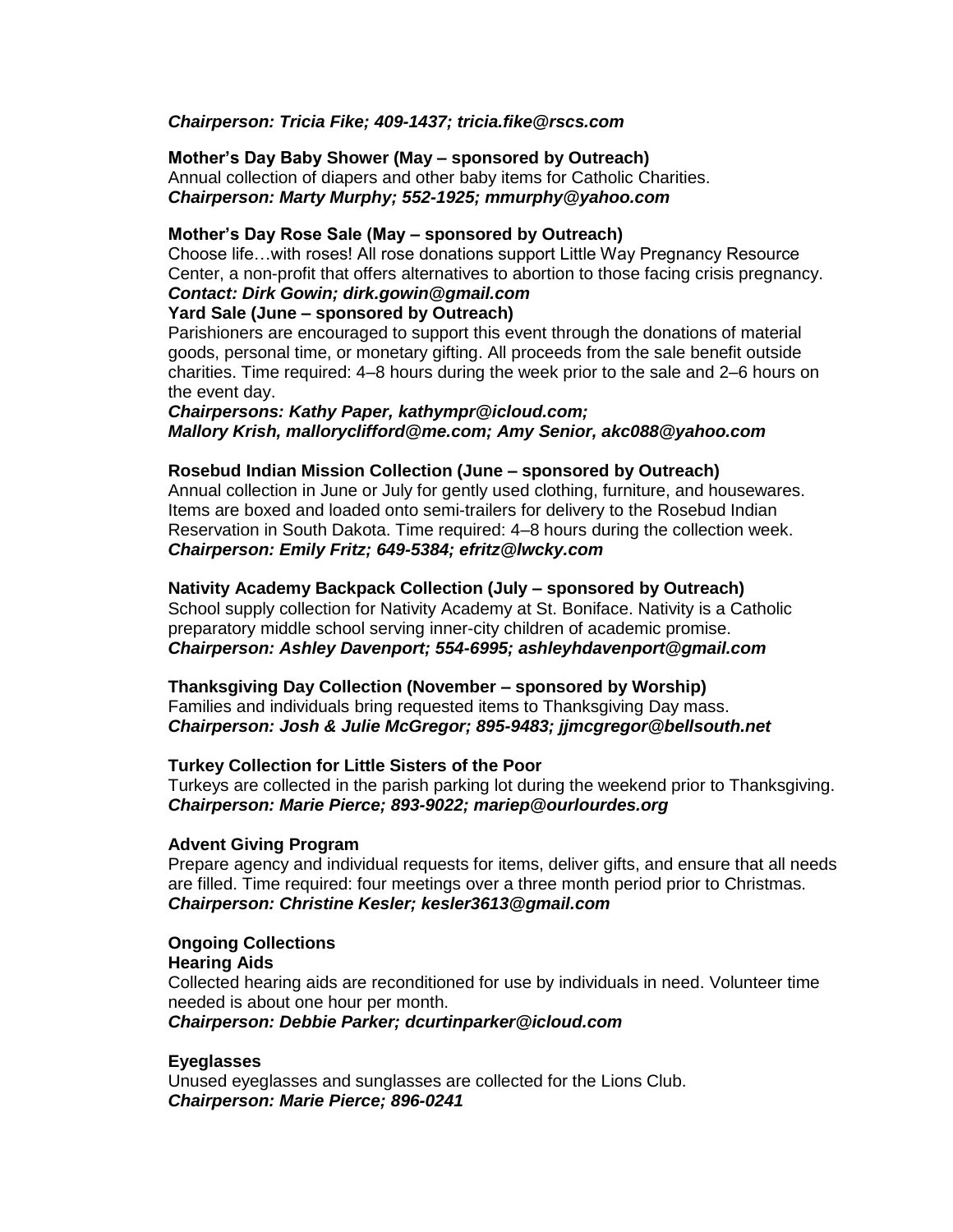# *Athletic Ministry*

# **Athletic Committee**

This ministry is led by the Athletic Director, along with a group of officers who are elected annually. Membership is open to all men and women of the parish who wish to organize, promote, and support the various parish sports programs.

# *Athletic Director: Tyler Whitchurch; tylerw@ourlourdes.org*

# **Athletic Coach**

The primary goal is to teach basic skills and positively reinforce the self-image of each team member. Coaches are chosen by each sport coordinator and approved by the Athletic Committee.

# **Boosters**

This group works throughout the year to raise funds to offset costs such as uniforms, facility maintenance, etc. Fundraisers include the summer Festival Homecoming, concessions, CSAA leagues, fish fries, Golf Scramble, Ironman Aid Station, and others. Funds support our youth athletics to build character through sports. Meetings are open to all parish members and are held the  $2<sup>nd</sup>$  Thursday of the month at 7:00 PM. *Chairperson: Allan Dunaway; 777-5426; [allan.dunaway@gmail.com](mailto:allan.dunaway@gmail.com)*

## **Field Management**

A part of the Boosters, this crew provides year-round maintenance for the Lourdes fields used by our youth and adult sports.

## *Contact: Mark Zurlage; 558-8321; [kyhose@yahoo.com](mailto:kyhose@yahoo.com)*

## **Sports for Adults**

Boosters also offer adult athletic opportunities such as softball, kickball, volleyball, and men's basketball to all adult parishioners.

**Volleyball Doug & Kim Prater; 376-4635; [kanddprater@att.net](mailto:kanddprater@att.net) Kickball Brad & Morgan Wissing; 836-4623; [morgan.wissing@gmail.com](mailto:morgan.wissing@gmail.com) Basketball Brian Hayden; 807-7439; [hayden.brian@icloud.com](mailto:hayden.brian@icloud.com)**

# *Pastoral Care Ministry*

## **Blood Pressure Screening**

Licensed health care professionals to provide screenings after masses on the  $1<sup>st</sup>$  weekend of the month on Hospitality Sundays. Other individuals to assist with organization and recruiting individuals to be screened. Time required: usually twice a year and possible attendance at a short workshop.

*Chairperson: Kathy Monroe; 897-0571; [kkeal@bellsouth.net](mailto:kkeal@bellsouth.net)*

## **Prayer Blankets**

A sewing ministry that creates simple lap blankets to touch the lives of persons with chronic or serious illness.

## *Chairperson: Marie Pierce; 896-0241; mariep@ourlourdes.org*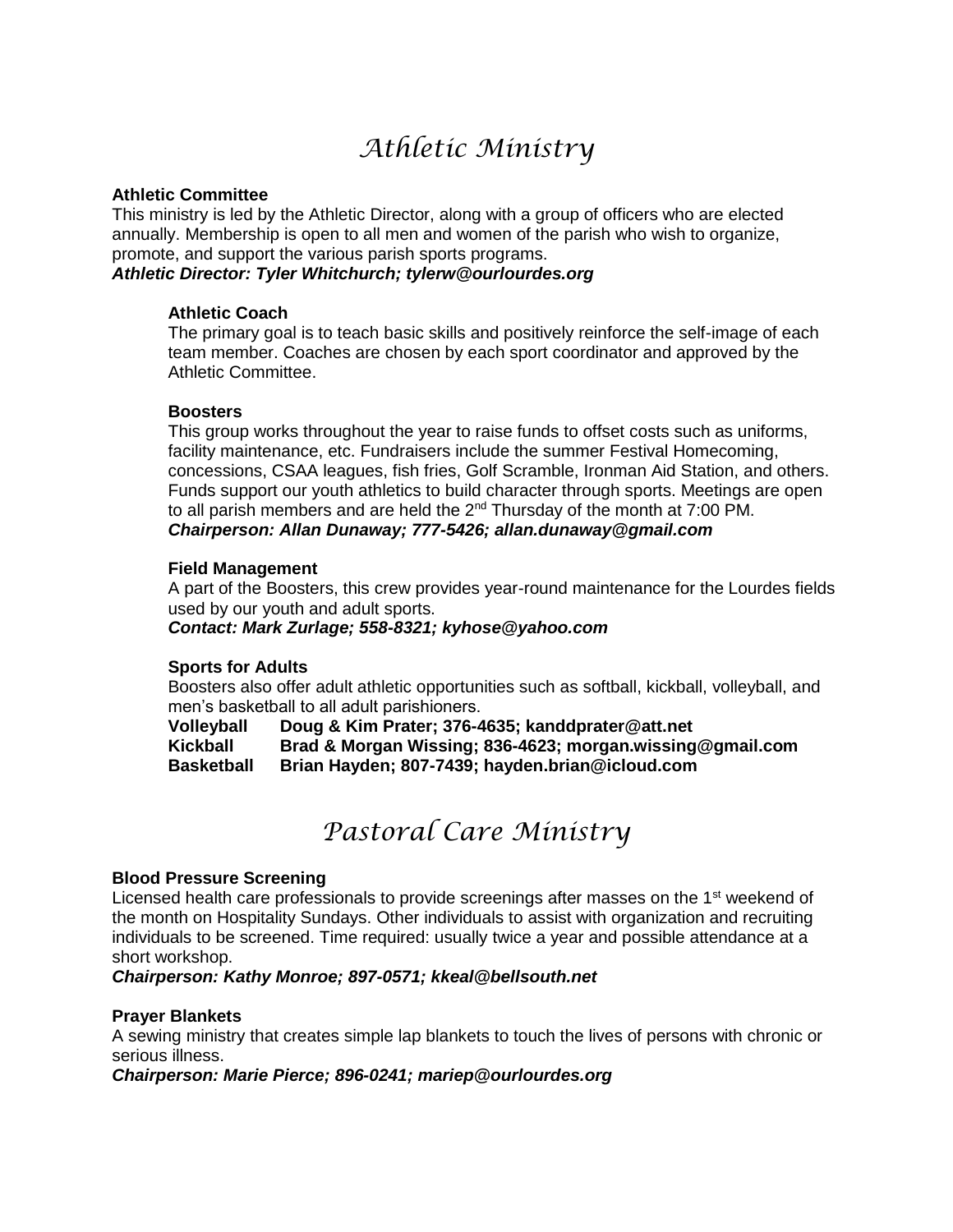# **Visitation to the Sick or Elderly**

Compassionate persons to regularly visit parish members who are nursing home residents. Time required is flexible, as visitation is done approximately every two weeks. *Chairperson: Kathy Paper; [kathympr@icloud.com](mailto:kathympr@icloud.com)*

# *Administration Ministry*

# **Audit Committee**

This committee consists of a minimum of 3 people who will conduct an internal audit of the parish financial records and internal controls each year after the end of the fiscal year. All findings and recommendations are reported back to the Finance Committee. *Chairperson: Justin Vetter; 599-9168; [jvetter@lunsfordcapital.com](mailto:jvetter@lunsfordcapital.com)*

# **Property Management Committee**

This committee has the responsibility to advise the Finance Committee regarding the managing and preserving of the parish buildings, mechanical equipment, and overall upkeep of the parish facilities and grounds. This committee reviews parish bid proposals. Meets on the  $2<sup>nd</sup>$  Thursday at 6:00 PM every other month.

# *Chairperson: Bob Wimsatt; 640-2208; [rwimsatt@bellsouth.net](mailto:rwimsatt@bellsouth.net)*

# **Technology Committee**

This committee has the responsibility to develop a technology roadmap for the parish, unifying technology purchases, and sharing infrastructure when possible. They have the challenge to advise and guide the Finance Committee on the management of all technology for the parish. Meets on the 2<sup>nd</sup> Thursday of the month at 7:00 PM.

*Chairperson: Alex Gardner; 751-2645; jagard3gmail.com*

# *Parish Services*

## **Gardening/Landscaping**

Nature-loving people with green thumbs to be involved in the grounds beautification. Includes pruning, trimming, cutting, planting, watering, weeding, and raking areas on the parish grounds. *Chairperson: Dan Carter; 893-0464; [dan@lourdeslandscaping.com](mailto:dan@lourdeslandscaping.com)*

## **Money Counters**

This ministry handles the counting of all weekend contributions. Teams of about 4 trustworthy parishioners count on Sunday mornings. Teams are assigned on a rotating basis, and each team would work one month each quarter.

# *Contact: Gregory DuPont; 896-0241; gregoryd@ourlourdes.org* **Photographer**

Parishioners available to assist in taking pictures at special events. *Chairperson: Donna Rand; 895-6633; [derbyfan@bellsouth.net](mailto:derbyfan@bellsouth.net)*

## **Sewing**